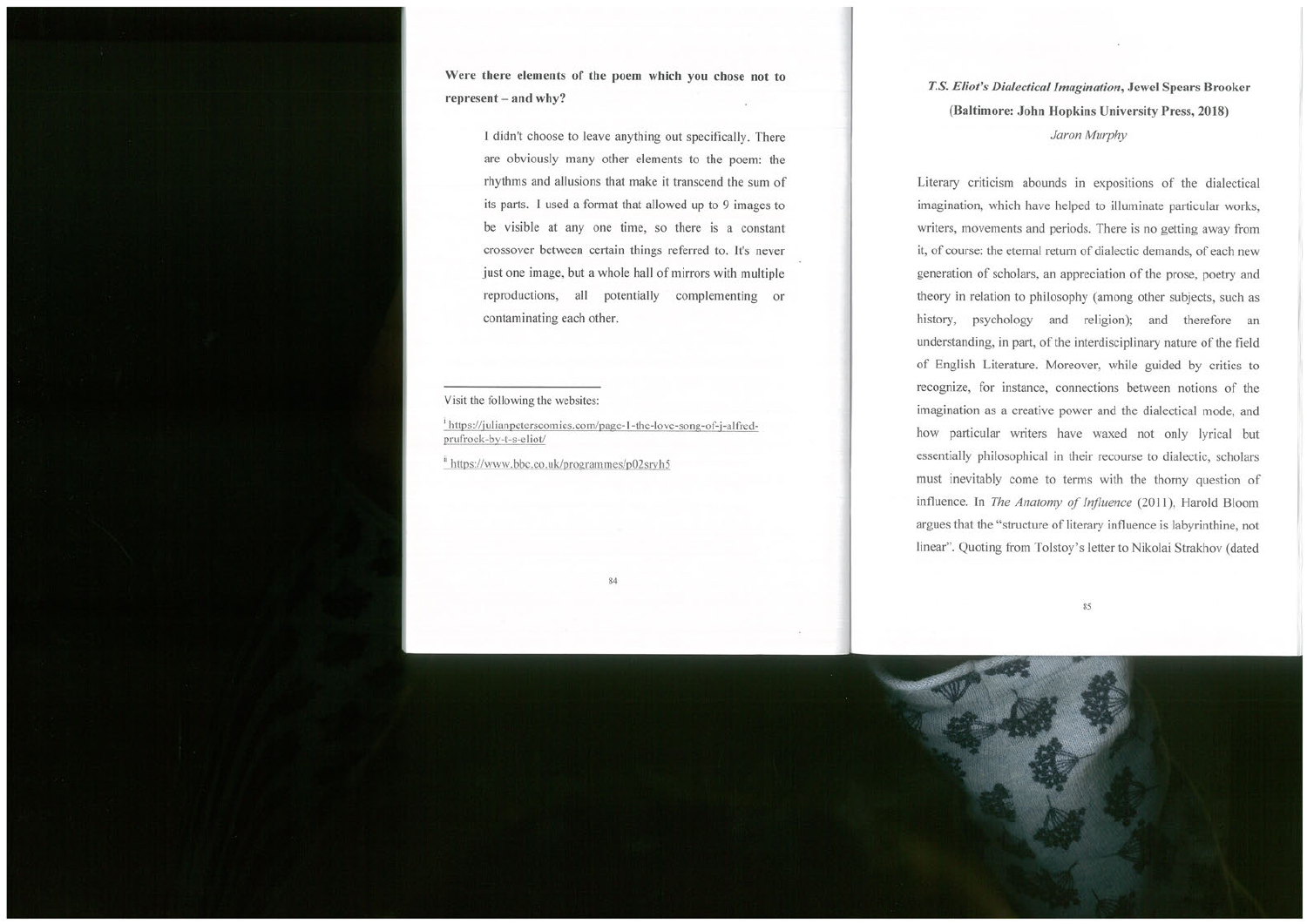23 April 1876) Bloom seeks "to guide readers through some of the 'endless labyrinth of linkages that makes up the stuff of art".

When it comes to the arch-Modernist T.S. Eliot, then, it might have been expected that the question of influence, specifically regarding the origins and development of his dialectical imagination (and relativism, too, as it turns out), would naturally be thorny if not altogether, in Prufrockian parlance, overwhelming. Faced with the sheer extent of potential labyrinthine influence and linkages, it is a quite remarkable achievement that our guide Professor Brooker's thesis, which is posited almost immediately on page <sup>1</sup> and subsequently refined into several elements and methodological approaches, becomes increasingly convincing and far-reaching as the superbly organized and detailed explication unfolds across a cogent Introduction and <sup>11</sup> engaging chapters, extending from the symbolical "swinging pendulum" to "the flaming rose":

My thesis is that two of the principles that he absorbed in his graduate studies in philosophy became permanent features of his mind and art, grounding his quest for wholeness and

underpinning most of his subsequent poetry. The first, at the heart of his work on F.H. Bradley and idealism, is that contradictions are best understood dialectically, by moving to perspectives that both include and transcend them. The second, basic in his work on James G. Frazer and the social sciences, is that no one truth is self-sufficient, that all truths exist in relation to other truths [....] Together or in tandem, these two principles dialectic and relativism — constitute the basis of a continual reshaping of his imagination.<sup>2</sup>

By pinning Eliot's absorption of these two principles to the "essential reference point" of his early immersion in philosophy, and proceeding to methodically and meticulously trace their recurrence across his oeuvre (including the literary criticism and "three blocks" of poetry, "each defined by <sup>a</sup> signature masterpiece — 'The Love Song of J. Alfred Prufrock,' The Waste Land, and Four Quartets"), Brooker leads us in a variety of marvellously illuminating directions within the labyrinth, both brand-new and along trails blazed in her previous work.<sup>3</sup> Her insightful treatment of thinkers such as (besides

<sup>&</sup>lt;sup>1</sup> Harold Bloom, The Anatomy of Influence: Literature as a Way of Life (New Haven and London: Yale University Press, 2011), 9.

<sup>&</sup>lt;sup>2</sup> Jewel Spears Brooker, T.S. Eliot's Dialectical Imagination (Baltimore: John Hopkins University Press, 2018), 1-2.  $<sup>3</sup>$  Ibid., 4:2.</sup>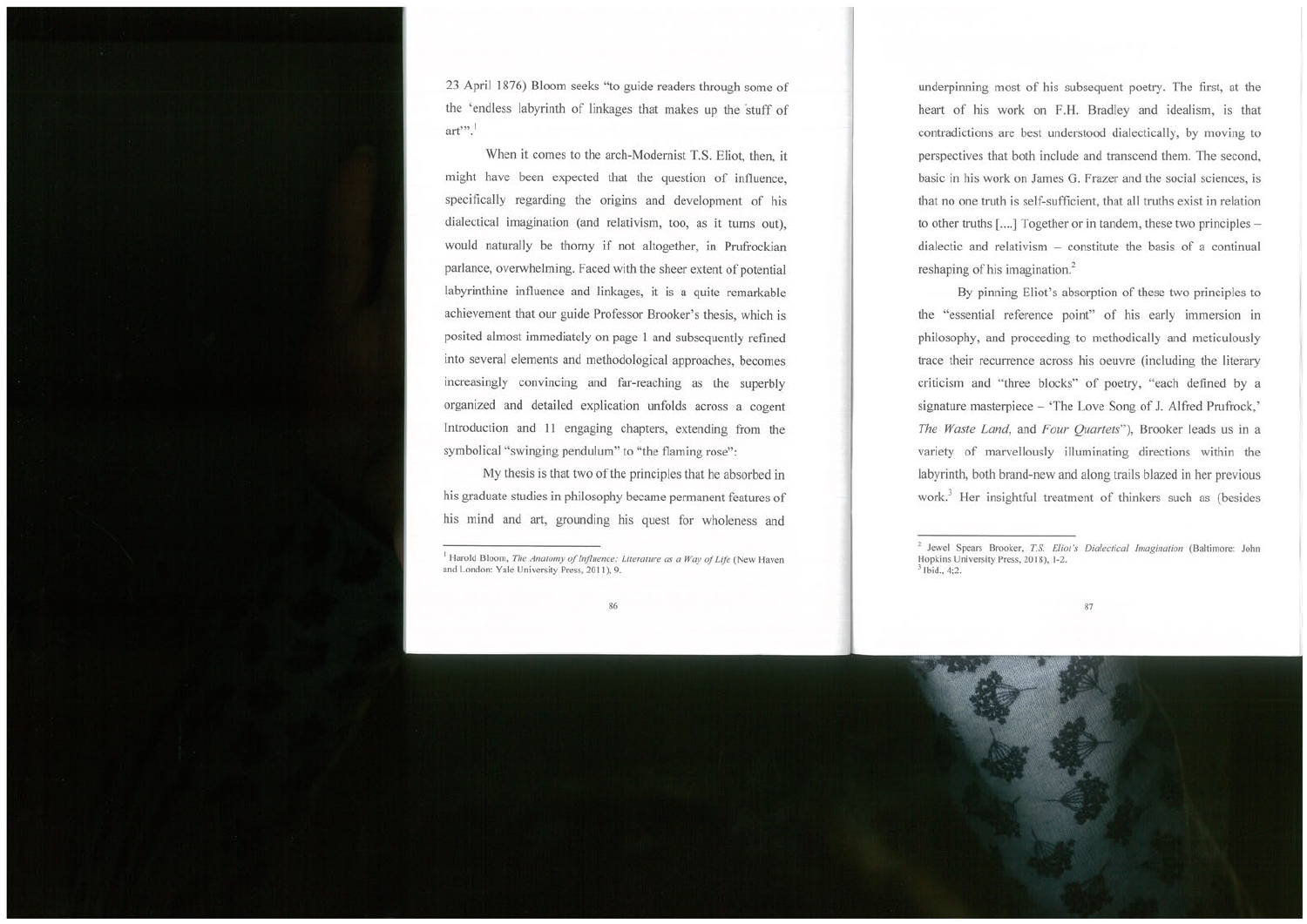Bradley and Frazer) Bergson, Descartes and Kant; theologians like Andrewes, Pascal, Augustine and Julian of Norwich; as well as literary figures such as the French Symbolists (via Symons, with excellent related attention to Gauguin), Conrad, Dostoevski, Shakespeare, Donne, Yeats and, in particular, Dante (not least in her brilliant concluding analysis of Four Quartets), ensures this book will be widely received as an indispensable companion guide to the coherence between the mind and art of Eliot. It is difficult to see how Brooker's demonstration, that in "various guises, the early formulations endured" in the bifurcated Eliot's subsequent work, can be superseded, unless perhaps the concept of dialectic is extended to instances of Othering by Eliot.<sup>4</sup>

Nevertheless, Brooker's thesis cannot but remain residually haunted by the shadowy reaches of the labyrinth. If there is a criticism to be levelled, it is that although we are presented with the impressive identification of two eminently plausible 'source of influence' instances impacting Eliot's oeuvre, the two philosophical principles he evidently absorbed are not expressly situated, in a sharply focused and

comprehensive way, in relation to other comparable ideas, models and possible sources forming part of his labyrinthine literary heritage. Despite a crucial clarification that Eliot's "dialectical impulse predates his formal study of philosophy and persists long after he has abandoned thinking in philosophical terms", we are ultimately left largely unenlightened as to how his impulse might relate (or not) to various other notably dialectical and/or relativistic thinkers and literary figures lurking in the labyrinth who receive little to no attention.<sup>5</sup> Of the former, examples include Heraclitus, Hegel (along with 'post-Hegel'), Nietzsche and Freud; and of the latter, Blake, Coleridge, Kipling, Pater, "Matthew and Waldo" as well as, among other contemporaries, Lewis.<sup>6</sup> In light of Eliot describing himself as "classicist in literature", it is surprising his relation to the 'Classical-Romantic' dialectic is not explored in greater depth.7

It is advisable, therefore, that readers approach Brooker's latest book in the context of her previous work, where such avenues of potential enquiry within the labyrinth have received more attention (albeit in varying proportions). As Brooker

 $<sup>5</sup>$  Ibid., 5.</sup>

<sup>&</sup>lt;sup>6</sup> T.S. Eliot, The Complete Poems & Plays (London: Faber and Faber, 2004), 30.

<sup>&</sup>lt;sup>7</sup> T.S. Eliot, For Lancelot Andrewes: Essays on Style and Order (London: Faber and  $\frac{4 \text{ Ibid., 4.}}{\text{Gwyer, 1928), ix.}}$